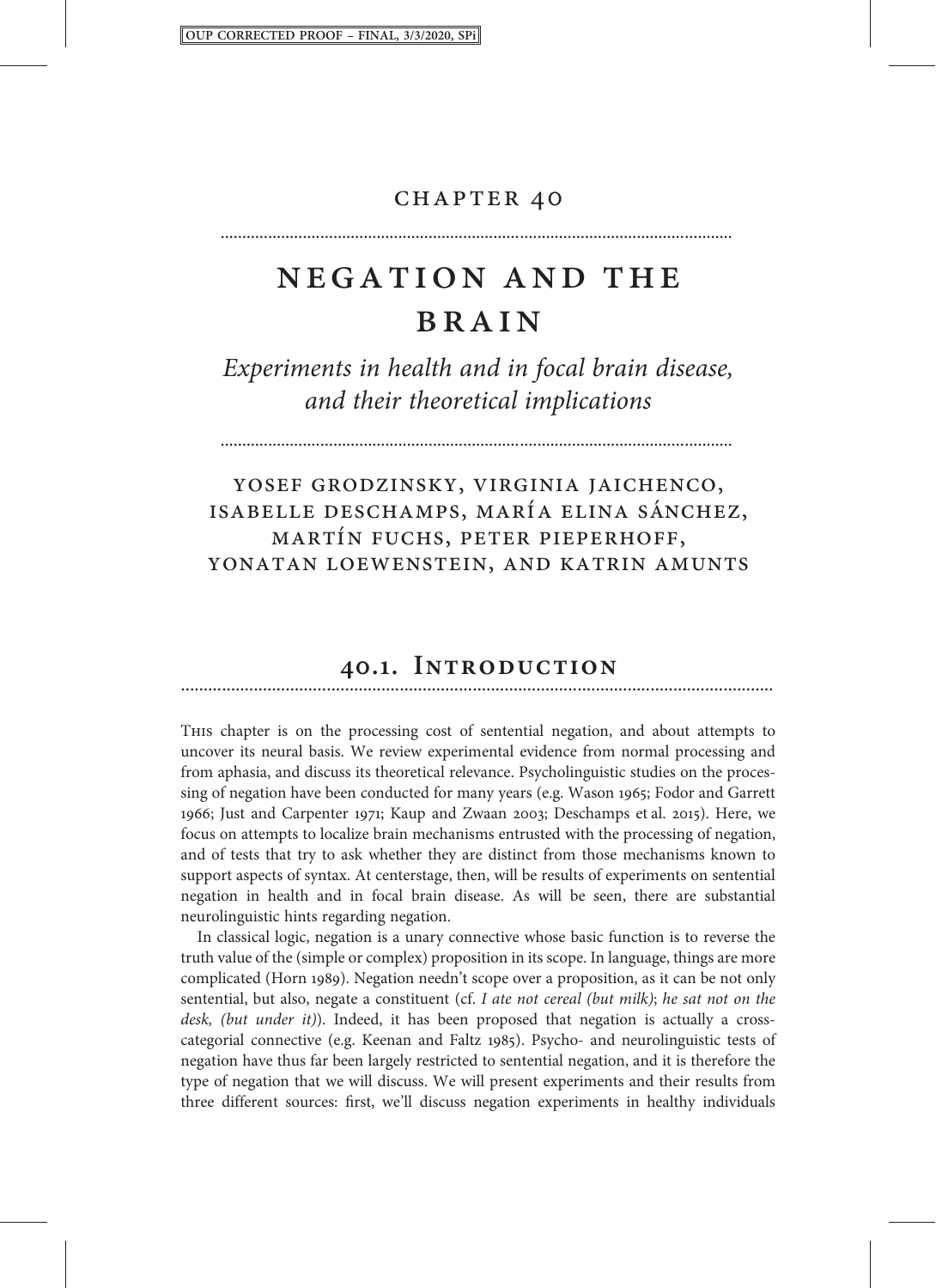whose dependent measure was Reaction Time (RT); next, we'll present similar experiments in which healthy individuals are placed in an MRI machine, and the intensity of the Blood Oxygen Level Dependent (BOLD) response is measured. These two groups of experiments will set the stage for an experiment whose participants were individuals with aphasia subsequent to a focal brain lesion. In this experiment, Error Rate (ER) was the dependent measure.

The chapter is organized as follows: In section 40.2 we review results that indicate that overt sentential negation has a processing cost and brain signature. We note problems in these studies, and move on (section  $40.3$ ) to consider implicit, or hidden, negation inside quantifiers that induce downward entailing environments (more, less, and the like), the use of which we motivate (section 40.4). These considerations lead to section 40.5, where we review recent studies on implicit negation. We discuss behavioral experiments in healthy populations that have shown that this type of negation also incurs a cost, and a study in functional neuroimaging, which localized the processing of negation to a specific brain area in the left anterior insula.

We then move on to negation and negative operators in aphasia (section 40.6). We describe some past experiments, and move on to our experiment with Spanish speaking patients with Broca's aphasia. A discussion regarding the brain localization of negation and negative operators (section 40.7) concludes the chapter.

# **40.2. EXPERIMENTS ON NEGATION**

**AND THEIR DESIGN PROBLEMS** 

### **... Early experiments**

In the mid-1960s, experimental evidence began emerging to the effect that negation makes comprehension more difficult. Fodor and Garrett (1966) were among the first to show that verification times of affirmative sentences are shorter than those of their negated counterparts. Yet, a design problem, inherent in these experiments, seems to have marred the scene: negation is a word, and as such, a direct comparison between a sentence that contains it and one that doesn't is not trivial, for there is always an element in the negated sentence that makes it more complex than its non-negated counterpart. Thus Clark and Chase (1972) took no steps to control for the number of words or syllables, and merely contrasted negative sentences that depict spatial relations between objects with their affirmative counterparts:

- () a. It is **not** true that the star is above the plus.
	- b. It is true that the star is above the plus.

Earlier, Fodor and Garrett explicitly noted that such controls are necessary. They pointed out the difficulty with negation persists even when length and other syntactic factors are controlled (though the type of control remained unspecified). This result has since been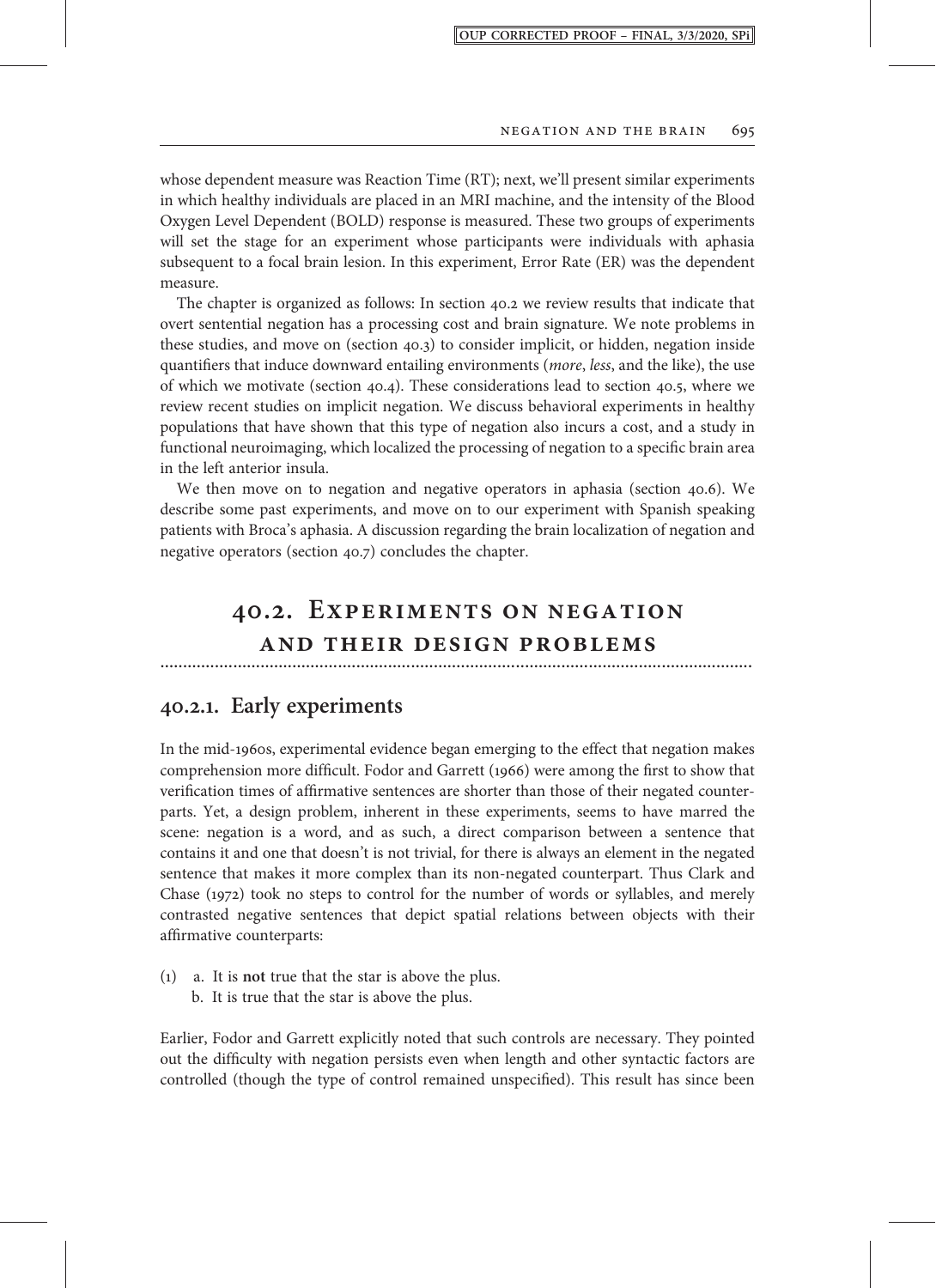replicated multiple times. Reliable controls, once devised, would warrant the conclusion that indeed, sentential negation incurs cost on the human sentence processing device (see review in Horn 1989: ch. 3 section 2).

However, the nature of reliable controls must be first discussed. We make this point through a short review of recent experiments that sought to uncover brain loci for negation through functional Magnetic Resonance Imaging (fMRI). These have used the affirmative/ negative contrast, attempting to solve the problem that negated sentences contain an additional word/morpheme/phonetic object. An affirmative/negative difference in the quantities of the measured variable could be attributed not only to negation, but also to the presence of an extra word, or morphophonological material. Proper controls are not easy to set up, and extant experiments have attempted to do so, but have not been entirely successful.

#### **... Recent fMRI studies**

We discuss one fMRI study (see Appendix for a review of two recent additional works): Tettamanti et al. (2008) conducted a study which used a clever solution to the control problem described above. It capitalized on the null-subjecthood of Italian: As a sentence may or may not contain a subject, it used a null subject in the negated sentence condition (2a), whereas the overt first person pronoun *io* was used as a control for *non* in the nonnegated condition (2b):

- () a. Adesso non accarezzo il gatto Now **not** pet<sub>1,Sg</sub> the cat
	- b. Adesso io accarezzo il gatto Now  $I$  pet<sub>1,Sg</sub> the cat

Both sentences had the same number of words and syllables, and were said to differ only in negation. Yet, if  $(2b)$  is to serve as a control for  $(2a)$ , the two sentences must be equivalent not only in number of words and syllables, but also in their meaning, up to negation. Yet this is not the case. In Italian, the use of an overt first-person pronoun serves focus purposes (perhaps more so when subject–verb order is inverted, but focused nonetheless, as Romance subject pronouns need a reason to be overt, especially in the absence of a discourse context as was the case in the experiment). And focus, as is well known, evokes a set of alternatives to the focused element: it is a function that takes a proposition  $p$ , a world w, and a set of alternatives A, presupposes that  $p$  is true and salient in w, and makes false (or at least less salient) in w every proposition q which is non-weaker than  $p$  (Rooth 1992; Fox 2007a). The meaning of (2b), presented informally, is therefore: now I, as opposed to all others among those contained in the context set, am petting the cat. More formally, for the proposition  $p$  expressed in (2b), the set of focus alternatives for the first person pronoun I is  $A^I = \{x \in D_e/N$ ow x pet the cat} =  $\{Now I$  pet the cat, Now you pet the cat, ...}, and focus is the function:  $[[focus]](A_{< st,t>})(p_{< s,t>}) = \lambda w: p(w) = 1. \forall q \in A: q(w) = 0.$  Sentence (2a), which is only uttered with a focused pronoun, therefore means Now I pet the cat, but you don't, and neither does he and neither does she...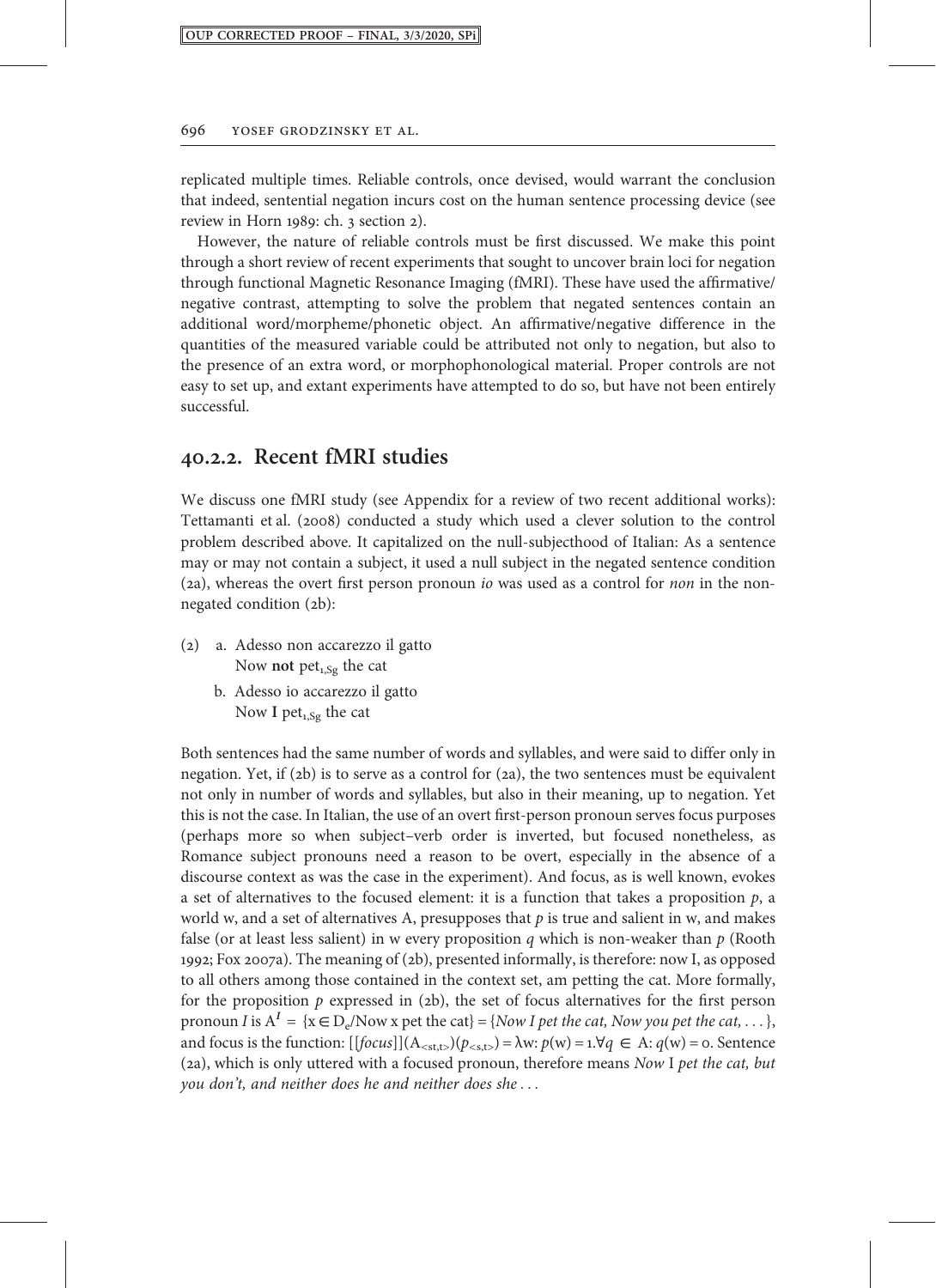Against this background, it is clear that, linguistically, (2b) is not a proper control for (a), because (a) contains no focus. The negation difference between the two sentences is confounded with focus. Psycholinguistically, moreover, it is now established that overt first-person pronoun and null pronoun in subject position lead to different processing strategies (Filiaci, Sorace, and Carreiras 2014). Tettamanti et al.'s control is therefore insufficient, and the validity of their conclusions is in doubt, pending further corroboration from better controlled studies. Considerations of a similar nature apply to two other fMRI studies of negation (Bahlmann et al. 2011; Carpenter et al. 1999, see Appendix below for details). An alternative solution is called for.

## 40.3. A SOLUTION: HIDDEN NEGATION **IN POLAR QUANTIFIERS**

The processing literature harbors a hint for a solution of the control problem of negation experiments. Just and Carpenter  $(1971)$  tested the processing cost of negation through a contrast between two polar quantifiers. Following Klima  $(1964)$ , they invoked a lexical decomposition analysis of polar quantifiers, by which  $few = NOT(many)$ :

- (3) a. Many of the dots are black
	- b. Few of the dots are red

They devised a sentence verification paradigm, and asked participants to determine the truth value of each sentence against an image that contained only black and red dots (images had  $2$  red:  $14$  black or  $14$  red:  $2$  black). In such scenarios,  $(3a-b)$  have the same truth conditions. They moreover have the same number of words (though not exactly syllables). This analysis, if valid, would indeed get closer to solving the control problem. Under this analysis, the sentences in the pair  $(3)$  differ in (almost) a single dimension—one contains a negation whereas the other does not. Indeed, they found a difference:  $RT_{few} > RT_{many}$ . They claimed that this RT difference is evidence for a process by which few decomposes into NOT(many).

This perspective, by which certain quantificational expressions contain an implicit negation, whose comprehension incurs a specific processing cost, has been our starting point when we began studying the psycho- and neurolinguistics of implicit negation. But first, we briefly review standard linguistic diagnostics for implicit negation.

## **40.4. ARGUMENTS FOR IMPLICIT NEGATION**

Two arguments are standardly invoked in support of the claim that few contains a negation. We demonstrate these with the polar pair of proportional quantifiers more-than-half and less-than-half.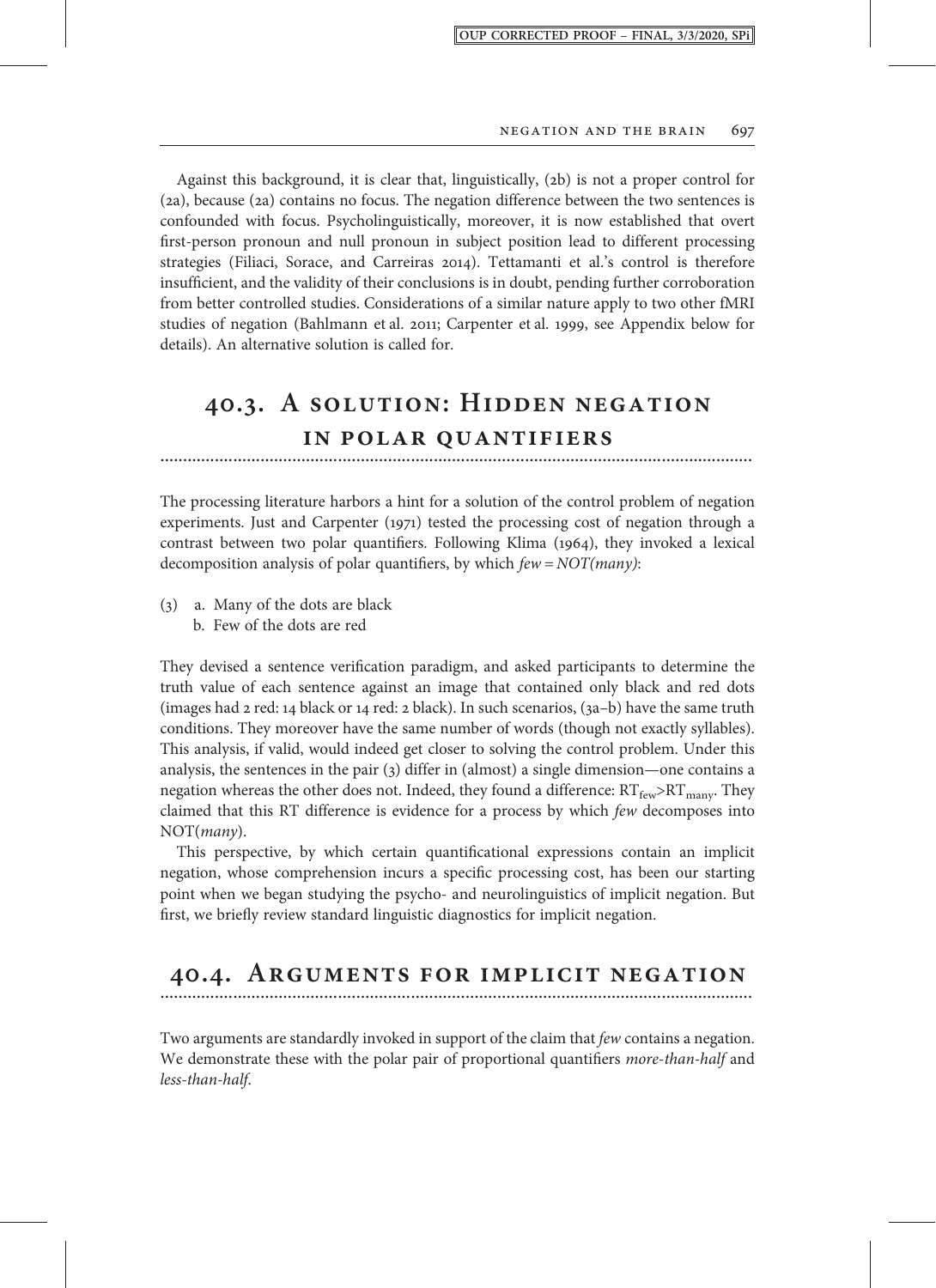698 YOSEF GRODZINSKY ET AL.

#### **... Negation reversal**

In classical logic, negation reverses truth value, and the direction of inferences:

(4) a. p is TRUE iff  $\neg p$  is FALSE (p = 1 iff = 0) b.  $p \rightarrow q$  iff  $\neg q \rightarrow \neg p$ 

Identical behavior is observed in natural language sentences. Consider  $(5)$ : the set of boys who are both students and runners is a subset of the set of boys who are students  $\{x/x = boy$ & x = student & x = runner}  $\subseteq \{x/x = boy \& x = student\}$ . While the inference in (5a) is from a subset (student runners) to a superset (students), in (5b) the direction is reversed—from students to student runners:

(5) a. Every boy there was a student and a runner  $\Rightarrow$  Every boy there was a student b. Every boy there was not a student  $\Rightarrow$  Every boy there was not (both) a student and a runner

The same behavior—reversal of the direction of the inference—persists when every and every ... not are replaced with more and less, respectively (the pair many/few can be used with the same results). While a visible (or audible) negation is absent, the inference reversal is evidence for its abstract existence:

- () a. More-than-half of the boys were students and runners
	- $\Rightarrow$  More-than-half of the boys were students
	- b. Less-than-half of the boys were students
		- $\Rightarrow$  Less-than-half of the boys were students and runners

The property of inference reversal is also known as Downward Entailingness, as opposed to Upward Entailingness—the property of maintaining the direction of inferences. A simplified definition of this property is provided in  $(7)$ :

(7) a. A quantifier Q is Upward Entailing (UE), if  $A \subseteq A' \Rightarrow Q(A) \subseteq Q(A')$ b. A quantifier Q is Downward Entailing (DE), if  $A \subseteq A' \Rightarrow Q(A') \subseteq Q(A)$ 

DE-ness amounts to harboring an implicit negation. Indeed, an abstract negation is considered to be part of less (cf. Rullmann 1995b; Heim 2000), which sets it apart from more, its control: more denotes a relation between two sets of degrees, and the difference between it and less is that the latter contains in addition a negation operator. Similar (though not identical) properties are observed for 'negative' verbs, like surprise, doubt, deny, etc. Here, we focus on polar quantifiers.

### **... NPI licensing**

Negation licenses Negative Polarity Items (NPIs, Klima 1964; Ladusaw 1979). In (8), the NPI ever is licensed by the DE operator  $No$ , but not by the UE some. A similar contrast is observed in  $(9)$ , except this time, no overt negation is found: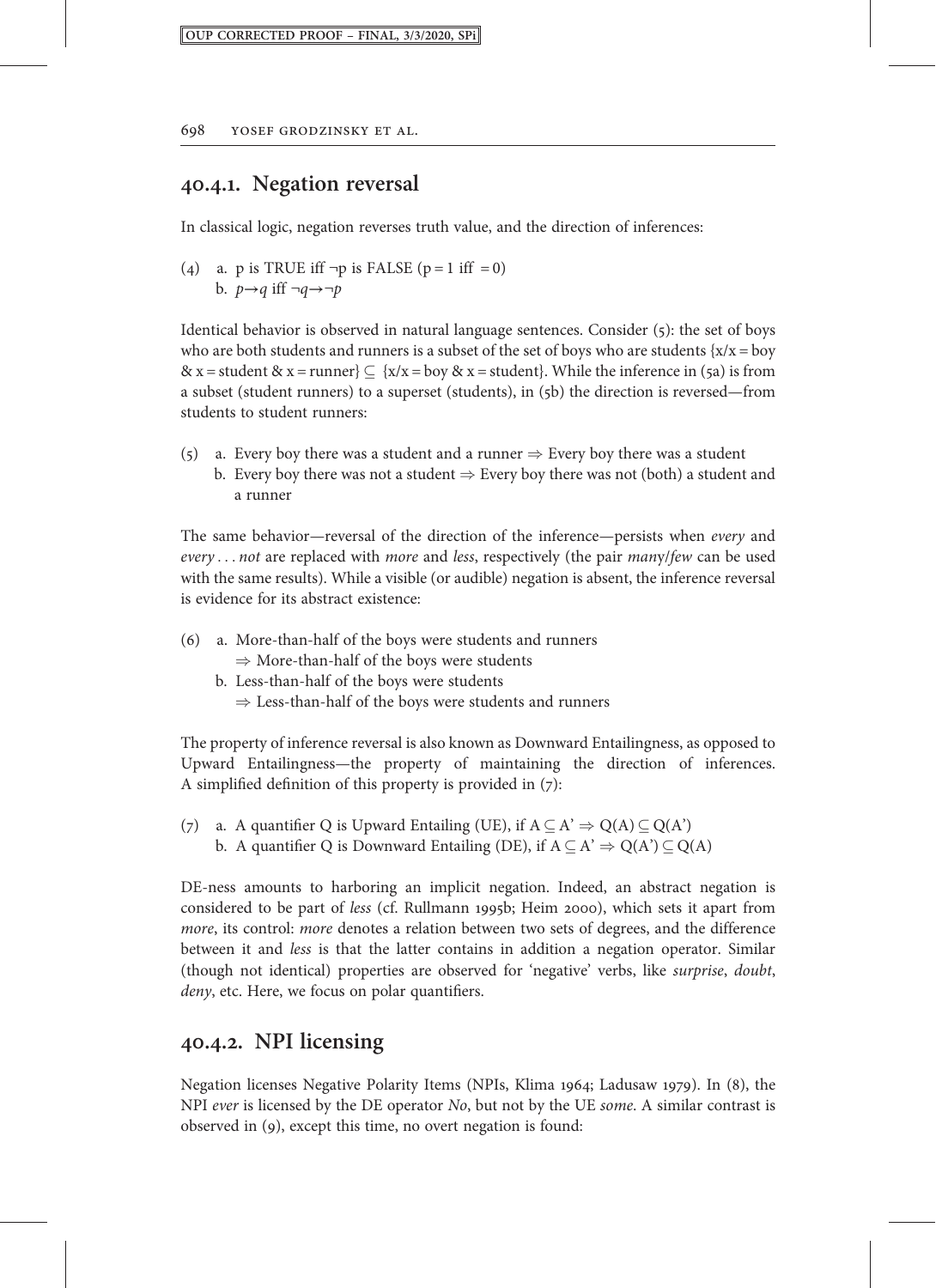- () a. No human has ever had a brain transplant b. #Some human has ever had a brain transplant
- () a. Less-than-half of the humans have ever had a brain transplant b. #More-than-half of the humans have ever had a brain transplant

A negation, then, seems to be hidden in less, few, and other DE quantifiers. Just and Carpenter demonstrated a processing difference between the two, and related it to this negation (for related later experimentation, see Geurts and van der Slik 2005). We call this effect the DE Complexity (DEC) effect. This effect has thus far been demonstrated for quantifiers in subject position, and while it would certainly interact with other quantifier processing effects, for instance those pertaining to Quantifier Raising (e.g. Varvoutis and Hackl 2006), such interactions are outside the scope of the present work, and do not affect its conclusions.

## 40.5. THE PROCESSING OF HIDDEN NEGATION

### **... Behavioral studies**

In a universe of discourse that contains blue and yellow circles, and nothing else, sentences (a–b) that have an identical number of words and syllables also have the same truth conditions. They do differ, however, in that  $(10b)$  contains a negation that  $(10a)$  does not:

(10) a. More-than-half of the circles are blue b. Less-than-half of the circles are yellow

Deschamps et al. (2015) report the results of three speeded verification experiments with polar quantifiers, in which matched auditory sentences were coupled with images that contain blue and yellow circles in varying proportions:

- (11) Polar proportional quantifiers:
	- a. More than half of the circles are blue
	- b. Less than half of the circles are blue
- (12) Polar degree quantifiers
	- a. Many of the circles are blue
	- b. Few of the circles are blue
- $(13)$  Polar comparative quantifiers
	- a. There are more blue circles than yellow circles
	- b. There are fewer blue circles than yellow circles

These experiments were aimed, among other things, at examining the degree to which the DEC Effect generalizes to pairs beyond many/few. All three pairs were tested in the same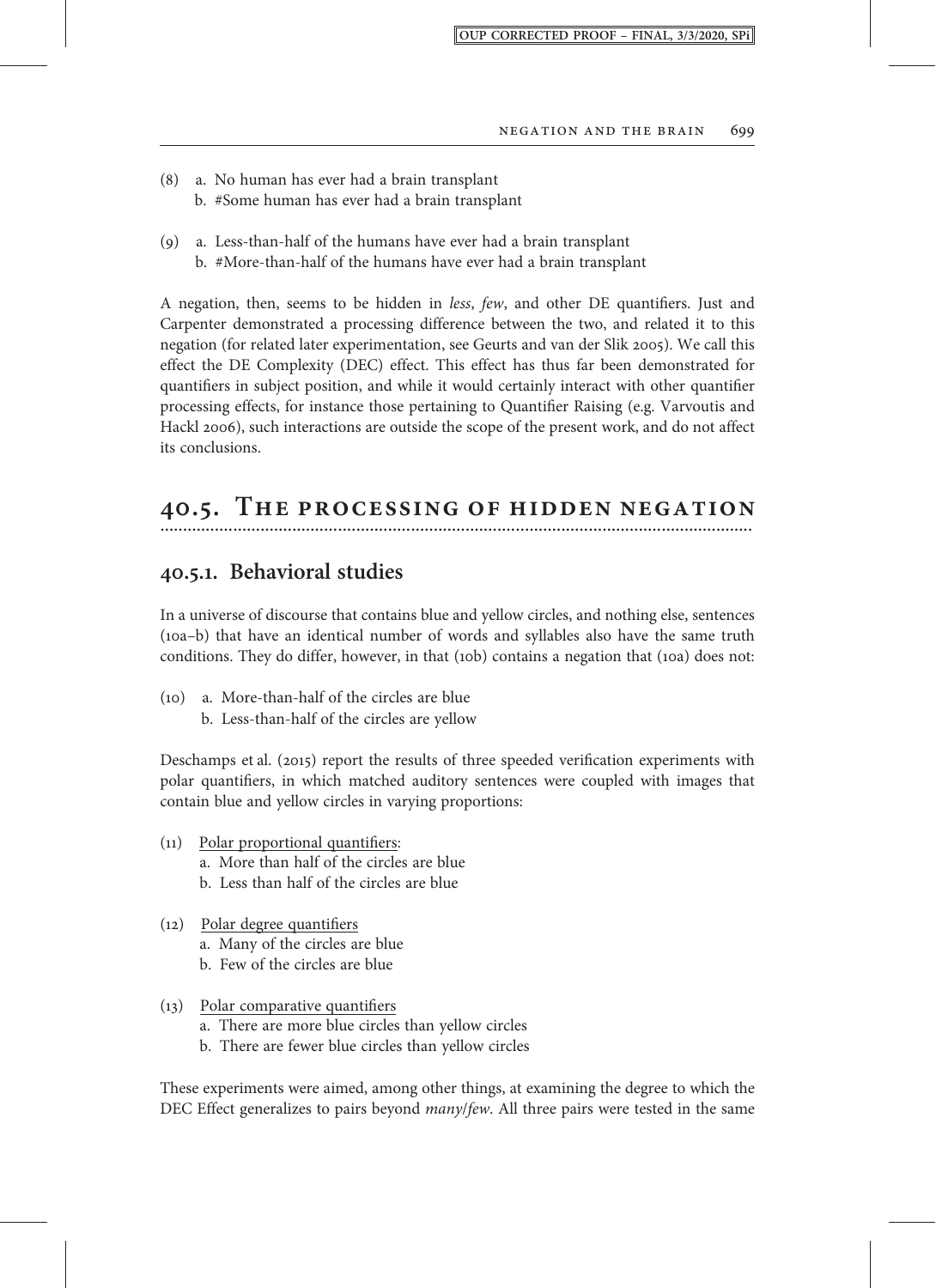

**FIGURE 40.1.** Form, content, and time-course of stimuli in Deschamps et al. (2015).



 **..** RTs in msec for UE (**blue**) vs. DE (**red**) stimuli (across proportion and truth value). Error bars mark 1 population SD, Deschamps et al. (2015).

paradigm. Each trial began with a visual fixation point followed by an auditory sentence probe, which was then followed by an image which participants were asked to verify (Figure 40.2). In addition to measuring the processing cost of negation, these experiments tried to see whether DE Cost is affected by properties of the truth-making scenario (in this case, by Weber's Law, Dehaene 1997). Therefore, the blue/yellow proportion in the scenarios was varied along a seven-valued parameter. This proportion determined both truth value (T/F) and task difficulty. That is, each condition contained true and false tokens, and as blue/yellow proportion approached , the task became more difficult—an image that contains 16 blue circles and 4 yellow circles is easier to parse than one with 16 blue and 14 yellow ones. This difficulty is famously governed by Weber's Law (cf. Dehaene 1997 and much related literature). In Figure 40.1, for example, we see a more difficult true case and an easier false one.

Three tests were carried out with this verification paradigm. Participants were presented with auditory versions of the sentences in  $(11)-(13)$ , and were instructed to match the sentence probe with an image as above, and do so as fast as they could.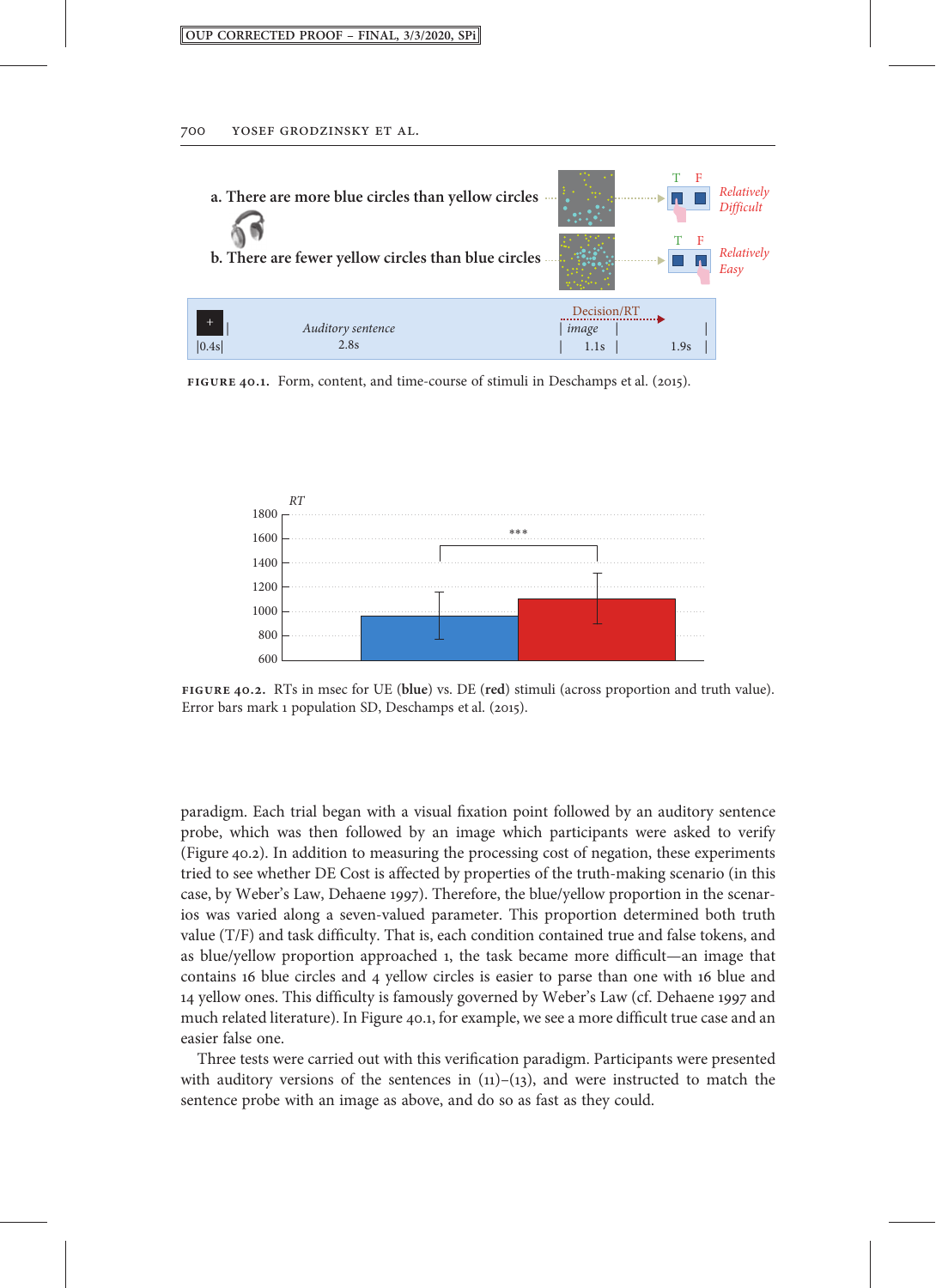#### NEGATION AND THE BRAIN 701

Two control conditions used visually displayed probes that featured expressions containing inequality symbols (instead of auditory sentences used in the test conditions). We sought expressions whose denotation is similar to the experimental pair, but they are not contrasted by a negation. We used quasi-algebraic expressions that contain inequality symbols  $(\langle, \rangle)$ . These symbols are used to compare the size of the values that flank them, and mark the direction of the difference. We used them because their formal definition is characterizable as less and more respectively, and because each is the converse of each other. Thus instead of proportion-denoting or comparative constructions presented in the auditory modality, probes consisting of colored squares separated by an inequality symbol were presented visually prior to the proportion-depicting image:

 $(14)$  (a)  $\blacktriangleright$ ,  $\blacktriangleright$ ,  $\blacktriangleright$ (b)  $\blacksquare$ <  $\blacksquare$  ;  $\blacksquare$ 

These conditions were proper controls, as the symbols ">" and "<" have identical geometrical contours, and share no other asymmetry that holds between less and more, because they merely denote a relation between set cardinalities. Critically, none contains a negation. Therefore, while a negation in less reverses the relation denoted by more, the two control conditions differ in relation-reversal, yet in the absence of negation.

The experiment thus had a  $2 \times 2$  design, consisting of two contrasts: (i) the Polarity contrast  $(u)$ – $(u)$  featured sentences with the quantifiers *more/less*—terms linguistically analyzed as denoting an ordering relation between two sets of degrees, where a reversal is due to a negation operator inside *less*; (ii) the Probe-type contrast  $(14)$  featured quasialgebraic expressions with the symbols  $\frac{>}{<}$  terms denoting an ordering relation, in opposite directions; both symbols are atomic, that is no negation is involved.

Participants were instructed to press the "Match" button in case of a match between the sentence/expression and the image, and "MisMatch" otherwise, and do so as fast as they could. Error rates were low  $\langle \langle 15\% \text{ across all conditions} \rangle$ . RTs were recorded, the latter timelocked to image onset as seen in Figure 40.2. In all conditions, the RT functions for the correct responses behaved in keeping with Weber's Law, across all seven values of the proportion parameter and across True and False instances. Figure 40.2 collapses participants' scores across truth value and proportion, and presents a grand mean for each member of the polar pair (11a–b). The DEC Effect is robust (\*\*\* =  $p$ <.001), manifesting in almost all individual participants.

Returning to our results, it is interesting to note that the RTs for the non-linguistic and the RTs for the quasi-algebraic expressions stood in stark contrast to the pattern obtained for the linguistic materials. No difference between the ">" and "<" conditions was found –  $RT \geq RT$ . This difference between differences manifested as a highly significant Probe type X Polarity interaction effect (that is,  $[RT_{less} - RT_{more}] > [RT_{lt} - RT_{gt}]$ ).

The two pairs of conditions were presented in different modalities—the more/less contrast was auditory, while the >/< contrast was visual. This, however, did not hamper our conclusions, because these were solely based on the interaction effect, namely, on the difference-between-differences, which was free of confounds.

In Deschamps et al. and Grodzinsky et al. we drew several conclusions from these results. Of these, two are of interest here:  $(i)$  the DEC Effect, found in all instances, was taken to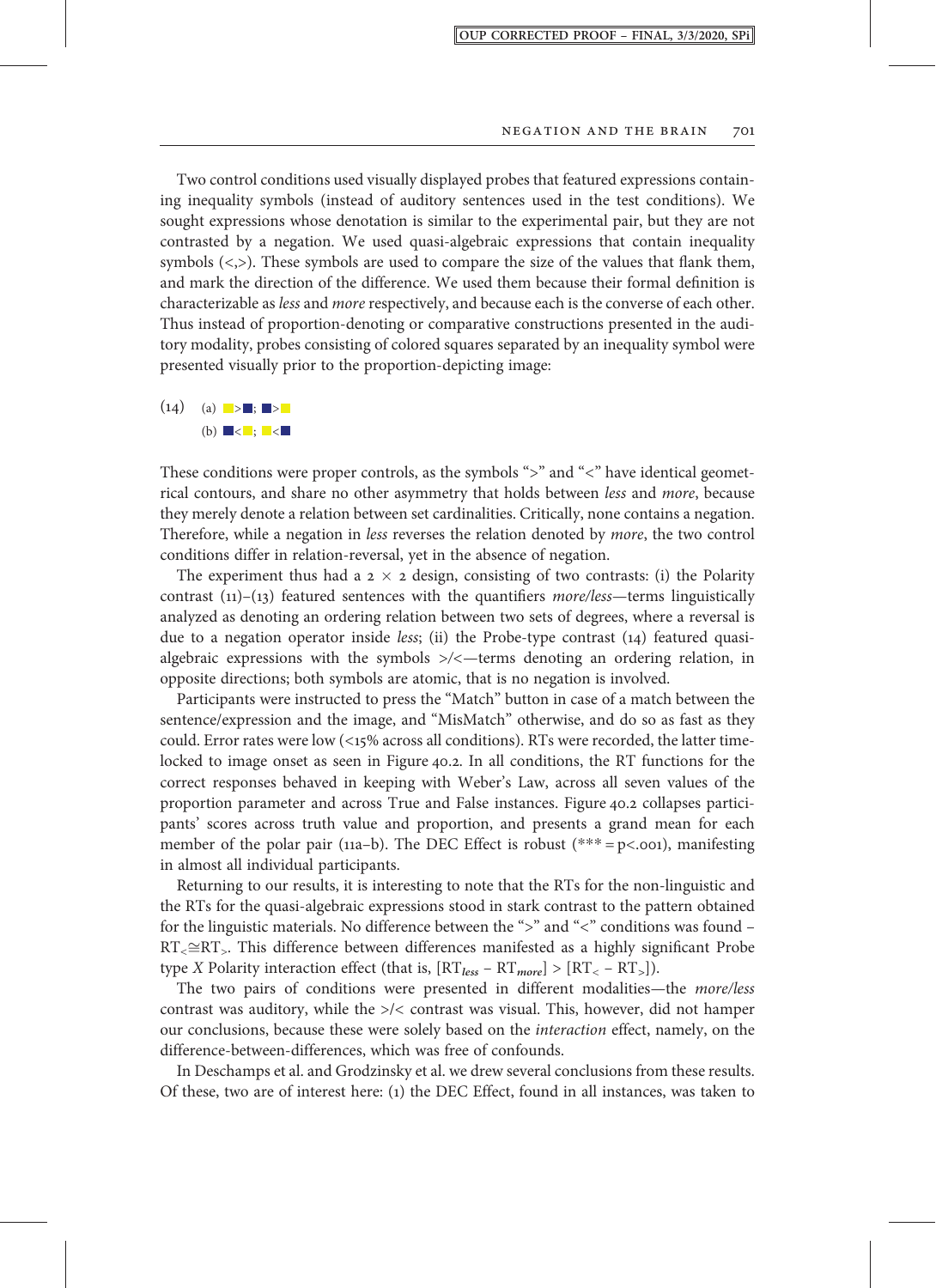reflect the processing cost of implicit negation, as this operator was the only one distinguishing between the conditions;  $(z)$  the interaction effect was taken to underscore the linguistic specificity of the DEC Effect, as it was restricted to linguistic stimuli.

Further support to these conclusions came from an additional experiment with phrasal comparative constructions (Grodzinsky et al. 2018). Its results were, in fact, used to argue in favor of a decompositional approach to less-comparative constructions, whose analysis was a matter of debate in recent years (Rullmann 1995b; Heim 2000; Büring 2007).

### **... A study of hidden negation in fMRI**

We were encouraged by the behavioral results, which seemed to see through the processing of DE-ness at an extremely high resolution. This optimism made us turn to the brain, where we hoped to obtain similar findings. We therefore began by pursuing the same issue in a neurolinguistic context—through functional Magnetic Resonance Imaging (fMRI). A preliminary study (Heim et al. 2012) found a neural basis for the DEC effect in the anterior frontal lobe of the left cerebral hemisphere, yet in a better controlled study, we identified a single activation cluster located at the left anterior insula—a deep cortical area adjacent to, but distinct from, Broca's region. This result suggests that the neural basis of the DEC effect is adjacent to Broca's region, but excludes it (Grodzinsky, Agmon, and Deschamps 2016; Grodzinsky, Deschamps, Pieperhoff et al. 2019). The latter study had the same design as Deschamps et al.'s with one difference: it sought a Probe type Χ Polarity interaction effect in signal intensity (rather than RT). Indeed, a single brain area—the left anterior insula—exhibited this interaction effect when the effects of fMRI signal intensity variable were calculated.

These results, which clearly localize core processes of negation, seem to have two important implications. First, they suggest that negation is governed by a brain mechanism that is outside the language areas. Anatomical distinctness suggests functional distinctness: it is quite possible that the operation of negation does not belong to the language module, but rather, to the human logical ability. One can even speculate that if the above is true, then there may be a logic module in the brain. Second, our characterization of the fMRI results helps to derive predictions regarding heretofore unexplored aspects of the deficit in Broca's aphasia: the expectation is that cases in which Broca's region is lesioned, yet the anterior insula is spared, would lead to a subtle comprehension deficit, manifesting as a partial syntactic deficit (e.g. in the style of the Trace-Deletion Hypothesis), with spared negation, and vice versa—we would expect that a lesioned insula and spared Broca's region would result in a pure negation deficit.

These two implications, we note, are contrasted with a commonly held position that language maintains a generic complexity hierarchy, and more complex processes are more costly in time and brain activation, and are the first to break down. What we reported, however, is a fine pattern of selectivity that seems to set syntactic and logical operations apart. In an attempt to broaden our empirical basis, we set ourselves to the hard task of testing these expectations with brain damaged patients. We describe an effort to explore the neural underpinnings of the DEC effect through a study of implicit negation in Broca's aphasia.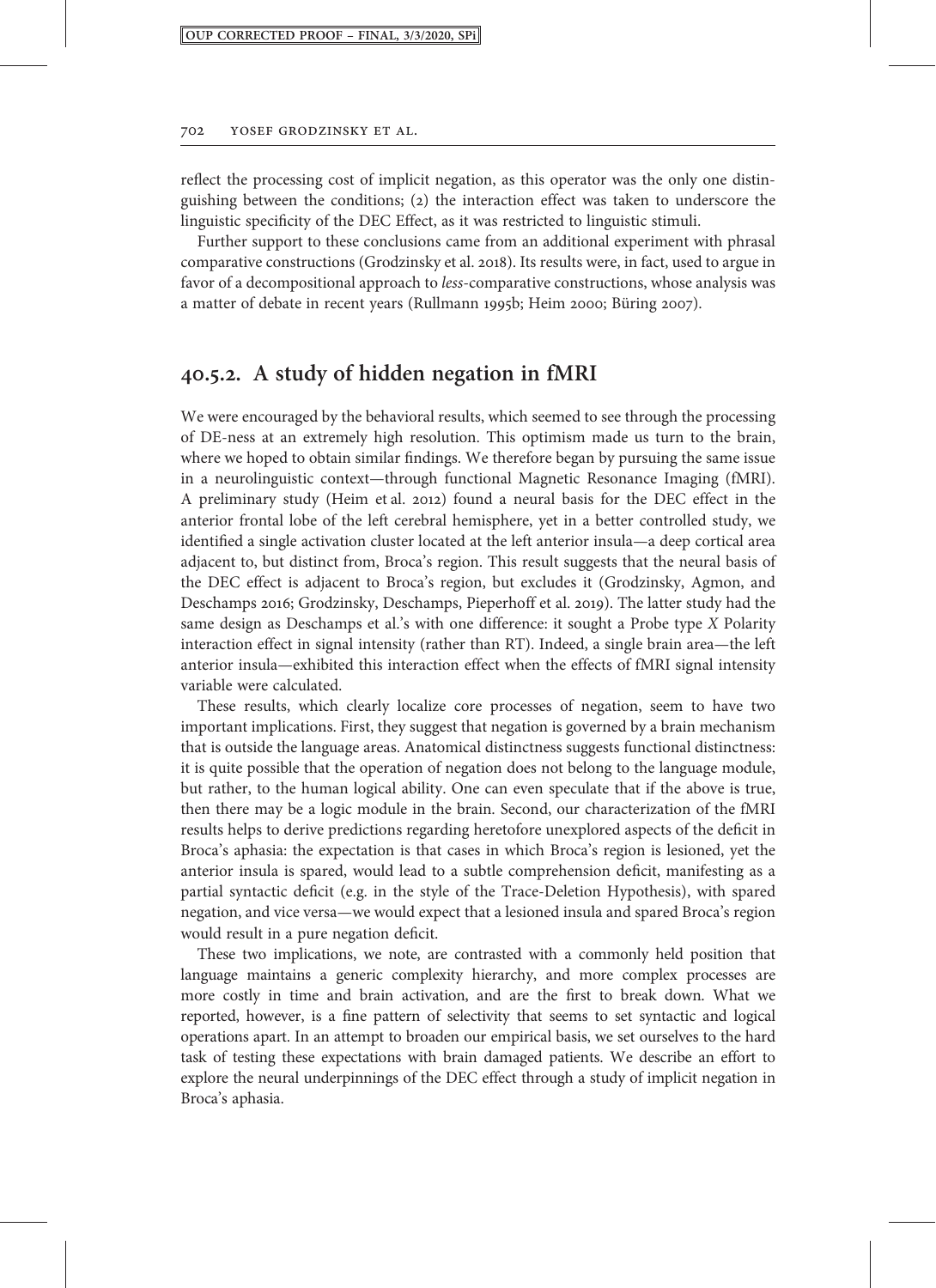## 40.6. NEGATION IN APHASIA

#### **... Past experiments with negation in aphasia**

Before moving on to our own study, we briefly describe relevant comprehension studies of overt sentential negation with participants suffering from aphasia, who mostly are diagnosed as falling under the Broca's aphasia category. No accurate lesion data are provided, and the diagnosis is mostly based on functional deficits, as detected by clinical tests. These studies have either used a binary-choice selection paradigm (Rispens, Bastiaanse, and Van Zonneveld 2001), in which participants are asked to select the matching picture, or a verification paradigm (Fyndanis et al. 2006), where participants are requested to indicate whether a picture makes a sentence true or false. The results are similar: In Broca's aphasia, performance on negative sentences is overall slightly diminished, but only to a small extent. The overall number of participants in these studies is too small for serious group statistics, but of nine patients tested (coming from several linguistic communities), seven were well above chance on both affirmative and negative sentences, one was at chance on both types, and one performed above chance on affirmatives, and at chance on negatives.

These studies are suggestive: unaffected performance on negated sentences by lesioned patients would corroborate the view that negation—hidden or overt—is not supported by Broca's region. Yet before accepting it, we note that the studies above are lacking in three important respects: (1) They hardly contain any lesion localizing information. (2) They lack clear comprehension scores that can lend credence to the clinical diagnosis. (3) The added lexical complexity of the explicit negation is not controlled. Observing these problems, and in the absence of previous results regarding quantifier polarity in aphasia, we tried to remedy the situation by conducting a study, very much in the spirit of Deschamps et al.'s, with patients for whom we had precise lesion information, as well as comprehension scores that supported the diagnosis.

## **... A new experimental attempt to uncover hidden negation deficits in aphasic patients**

We report a preliminary study with patients who were native speakers of Spanish and had suffered stroke, resulting in different diagnoses of aphasic syndromes. Logistical difficulties precluded the recruitment of a large group, and we ended up with six participants  $(Table 40.1)$ .

Native speaking patient participants were recruited in the Buenos Aires area, through the Instituto de Lingüística, University of Buenos Aires. All participants gave written informed consent in accordance with McGill University's School of Medicine Research Ethics Board, and with the Ethics requirements of the Faculty of Humanities (Filosofía y Letras), the University of Buenos Aires.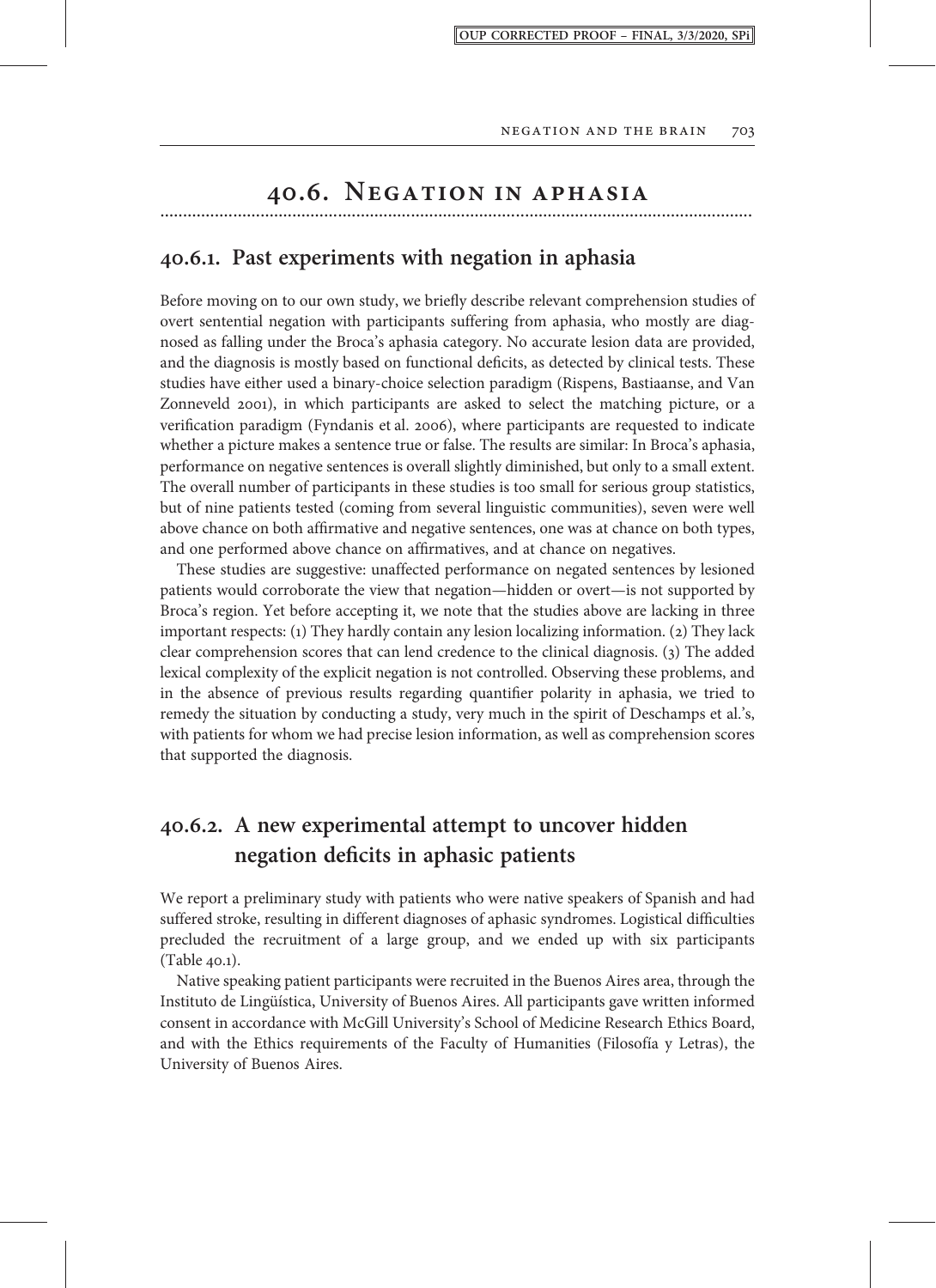Table 40.1. Patient clinical information **Table .. Patient clinical information**

| Patient                            | $P1 = EC$                                                             | $P2 = RC$                                                                                                                                        | $P3 = RD$                               | $P4 = OV$                                                       | $PS = MC$                                                       | $P6 = BG$                                                                                          |
|------------------------------------|-----------------------------------------------------------------------|--------------------------------------------------------------------------------------------------------------------------------------------------|-----------------------------------------|-----------------------------------------------------------------|-----------------------------------------------------------------|----------------------------------------------------------------------------------------------------|
| Edad/ Age<br>Gender                | 69                                                                    |                                                                                                                                                  |                                         |                                                                 |                                                                 | $E$ 8                                                                                              |
| Handedness                         | Right-handed<br>2001                                                  | $\begin{array}{l} \text{Right-handed} \\ \text{1997} \\ \text{High school} \\ \text{(11 years)} \\ \text{(21 years)} \\ \text{0.71} \end{array}$ | Right-handed<br>2000                    | Night-handed<br>2003<br>University<br>University<br>(+17 years) | Right-handed<br>2012<br>University<br>(15 years)                | Right-handed<br>2009                                                                               |
| Year of Stroke                     |                                                                       |                                                                                                                                                  |                                         |                                                                 |                                                                 |                                                                                                    |
| Schooling                          | $\begin{array}{c} \text{University} \\ \text{(17 years)} \end{array}$ |                                                                                                                                                  | High school (12 years) $_{0.62}$        |                                                                 |                                                                 | University $(17 \text{ years})$                                                                    |
|                                    |                                                                       |                                                                                                                                                  |                                         |                                                                 |                                                                 |                                                                                                    |
| <b>BDAE</b> Picture description    | 0.6                                                                   |                                                                                                                                                  |                                         |                                                                 |                                                                 | 0.77                                                                                               |
| (complexity index)                 |                                                                       |                                                                                                                                                  |                                         |                                                                 |                                                                 |                                                                                                    |
| <b>BDAE Auditory Word</b>          | 33.5/37                                                               | 33.5/37                                                                                                                                          | 35,5/37                                 | 28,5/37                                                         | 37/37                                                           |                                                                                                    |
| comprehension                      |                                                                       |                                                                                                                                                  |                                         |                                                                 |                                                                 |                                                                                                    |
| <b>BDAE</b> Order execution        |                                                                       |                                                                                                                                                  |                                         |                                                                 |                                                                 |                                                                                                    |
| <b>Boston Naming Test</b>          |                                                                       |                                                                                                                                                  |                                         |                                                                 |                                                                 |                                                                                                    |
| <b>BDAE</b> Sentence comprehension |                                                                       |                                                                                                                                                  |                                         |                                                                 |                                                                 |                                                                                                    |
| <b>BDAE</b> word repetition        |                                                                       |                                                                                                                                                  |                                         |                                                                 |                                                                 |                                                                                                    |
| <b>BDAE</b> Repetition of nonsense | $\frac{15/15}{44/60}$<br>$\frac{44/60}{5/10}$                         | $14/15$<br>33/60<br>10/10<br>10/10<br>10/10                                                                                                      | 15/15<br>46/60<br>8/10<br>9,5/10<br>4/5 | $\frac{12/15}{3/10}$<br>30/60<br>7/10<br>1/5                    | $15/15$<br>44/60<br>10/10<br>10/10<br>10/10                     |                                                                                                    |
| words                              |                                                                       |                                                                                                                                                  |                                         |                                                                 |                                                                 |                                                                                                    |
| <b>MMSE</b>                        |                                                                       |                                                                                                                                                  |                                         | 28/30                                                           | $\begin{array}{c}\n 26/30 \\ 3 \\ \text{A nonic}\n \end{array}$ | $34/37$<br>$15/15$<br>$34/60$<br>$37/10$<br>$4/5$<br>$4/5$<br>$3/30$<br>$3/30$<br>$2/30$<br>$3/30$ |
| Digit span                         | $\frac{28}{3}$<br>Broca                                               | $\frac{27}{3}$<br>$\frac{4}{3}$<br>Broca                                                                                                         | $28/30$<br>5 5 8 10 0 10 11             |                                                                 |                                                                 |                                                                                                    |
| Reverse digit span                 |                                                                       |                                                                                                                                                  |                                         |                                                                 |                                                                 |                                                                                                    |
| Clinical classification            |                                                                       |                                                                                                                                                  |                                         | Transcortical mixed                                             |                                                                 |                                                                                                    |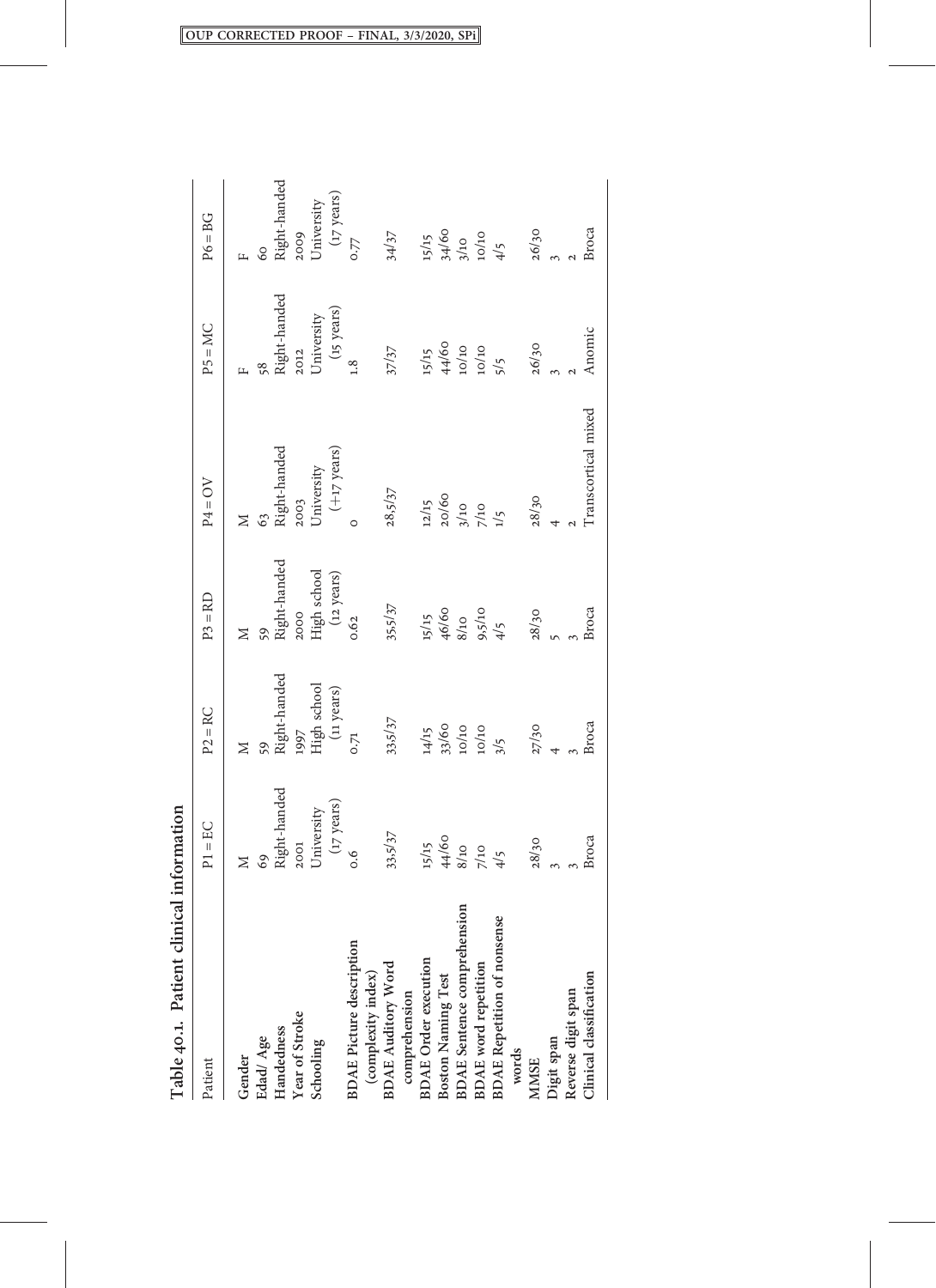We tried to overcome the obvious liability inherent in this small sample size by recruiting several current technologies to obtain multiple measures of behavior and brain structure. Below, we describe three behavioral tests and an anatomical study we conducted.

#### **... Syntactic comprehension**

We began with a commonly used syntactic comprehension battery that tests for a TDHbased deficit in movement-derived constructions (Grodzinsky 1986, 2000), expected in Broca's aphasic patients who suffer from agrammatic comprehension. A sentence-topicture matching task used "semantically reversible" sentences, featuring a pair of relative clauses with subject- and object-gap, as well as an active/passive pair, each presented concurrent with two images, one depicting a matching scenario, and the other, a mismatch, depicting the same scenario, but with reversed semantic roles (actor  $\Rightarrow$  recipient of action and vice versa).

| The bear catches the monkey             |
|-----------------------------------------|
| El mono es atrapado por el oso          |
| The monkey is caught by the bear        |
| El oso que atrapa al mono es grande     |
| The bear that catches the monkey is big |
| El mono al que el oso atrapa es grande  |
| The monkey that the bear catches is big |
|                                         |

The small number of patients gives little reason to calculate group statistics. Table 40.2 presents raw data (number of correct responses per patient per syntactic type; in parentheses, the number of token sentences per condition):

Of four patients with a diagnosis of Broca's aphasia, three  $(P_1, P_3, P_6)$  presented a comprehension performance pattern roughly in keeping with the pattern familiar in Broca's aphasia: above-chance on actives and subject-relatives (where chance-level performance on a binary-choice task is those success rates that are contained within the  $p = .95$ confidence interval on a binomial distribution), at-chance levels on passive sentences and object-relative clauses. P4 presented a different pattern—at chance on Subject relatives and below-chance on the Object counterparts). Indeed, he was diagnosed not as suffering from Broca's aphasia, but as a mixed transcortical patient; no comprehension disturbance on this

**Table .. Patient performance score on a syntax comprehension task**

| <b>TYPE</b>                                   | Patient | P1       | P2       | P3       | P4       | P5                            | P6.                    |
|-----------------------------------------------|---------|----------|----------|----------|----------|-------------------------------|------------------------|
| Active $(64)$<br>Passive $(64)$               |         | 52<br>36 | 56<br>56 | 61<br>30 | 56<br>38 | 32/32<br>$32/32$ <sup>*</sup> | 48<br>28               |
| Subject Relative (20)<br>Object Relative (20) |         | 14<br>6  | 19<br>11 | 17       | 12       | 20<br>20                      | $12 \overline{ }$<br>6 |

( \* For technical reasons, P5 was only tested on half the active and passive sentences)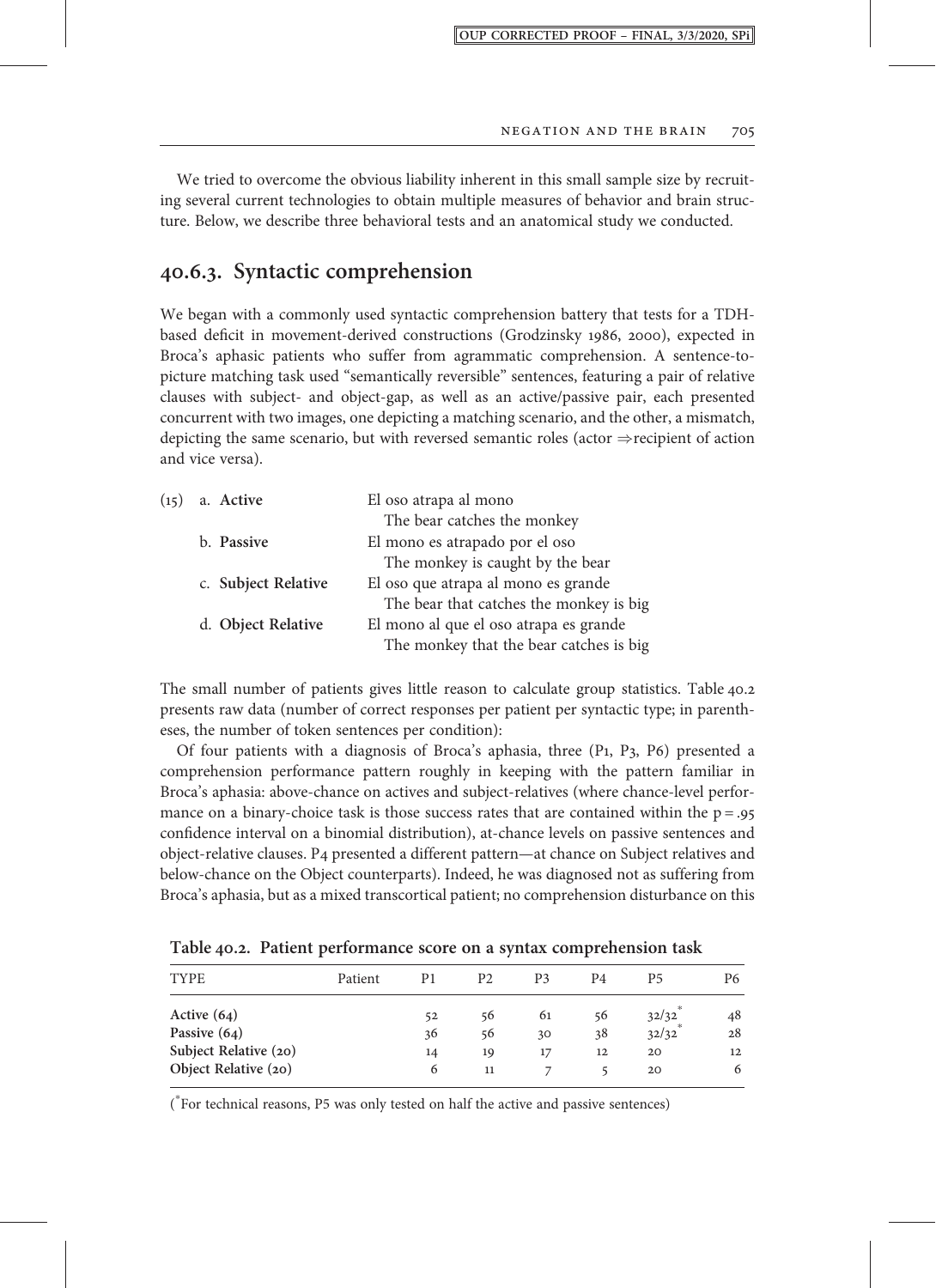test was detected for P5, who was diagnosed as suffering from anomic aphasia; the perfect performance of  $P_2$  on the passive condition sharply deviated from the expected chancelevel pattern. In addition, two patients  $(P_4, P_6)$ , though performing lower on Object relative clauses than on Subject relatives, nonetheless deviated from the expected pattern, performing at chance levels on the former and below-chance on the latter (on performance variation in Broca's aphasia see Drai and Grodzinsky 2006a, b).

## **... Polar quantifiers and equivalent symbolic inequalities in verification**

We moved to test this small group of patients on implicit negation, using the quantifier polarity test described above, in which Polarity is one factor, and Probe type (linguistic, quasi-algebraic) is the other factor. The final probe design is in Table  $40.3$  (the Spanish sentences are below the English ones).

All test materials were presented to four neurologically intact control participants, who performed at  $92$ —100% level accuracy on all conditions, indicating the suitability of materials. We then proceeded to the individuals with aphasia. Our hope was to find distinctions that would align with our predictions. The locus found to be activated by DE-ness in the fMRI study of healthy participants was the left anterior insula. We therefore expected that patients whose lesions included this region would produce high error rates on conditions that contain DE quantifiers (few, less-than-half), and hopefully low error rates on their UE counterparts (containing *many*, *more-than-half*), as well as on the conditions with non-linguistic probes.

As our participants were stroke victims, we made two minor modifications in Deschamps et al.'s experiment, to make the task easier for the patients: (1) Trial overall duration was extended from 6.4 sec to 12 sec, and the image stayed on the screen from its onset to trial's end. All else was the same as in Deschamps et al.  $(2)$  The number of test items was reduced: from  $7$  proportions per condition type, we moved to  $5$ , therefore, the total number of trials was  $5_{\text{proportions}}$ <sup>\*8</sup><sub>tokens</sub>\*2<sub>truth-values</sub>\*6<sub>conditions</sub> = 480 trials. (3) The verification task was not speeded, and error-rate (not RT) was the dependent variable. These modifications were global, ranging across all 6 conditions. Participants were tested in

|          |    |                                                                                                                 | Probe type                                                                                  |                                                      |
|----------|----|-----------------------------------------------------------------------------------------------------------------|---------------------------------------------------------------------------------------------|------------------------------------------------------|
|          |    | Linguistic                                                                                                      |                                                                                             | Non-linguistic                                       |
|          | UE | More-than-half of the circles are<br>blue/yellow<br>Mas de la mitad de los circulos<br>son celestes/amarillos   | Many of the circles are<br>blue/yellow<br>Muchas de los círculos son<br>celestes /amarillos | $\blacksquare > \blacksquare$<br>$\Box$              |
| Polarity | DE | Less-than-half of the circles are<br>blue/yellow<br>Menos de la mitad de los círculos<br>son celestes/amarillos | few of the circles are<br>blue/yellow<br>Pocos de los círculos son<br>celestes /amarillos   | $\blacksquare$ $<$ $\blacksquare$ $\vdots$<br>$\sim$ |

**Table .. The six conditions of the experiment, organized by factor**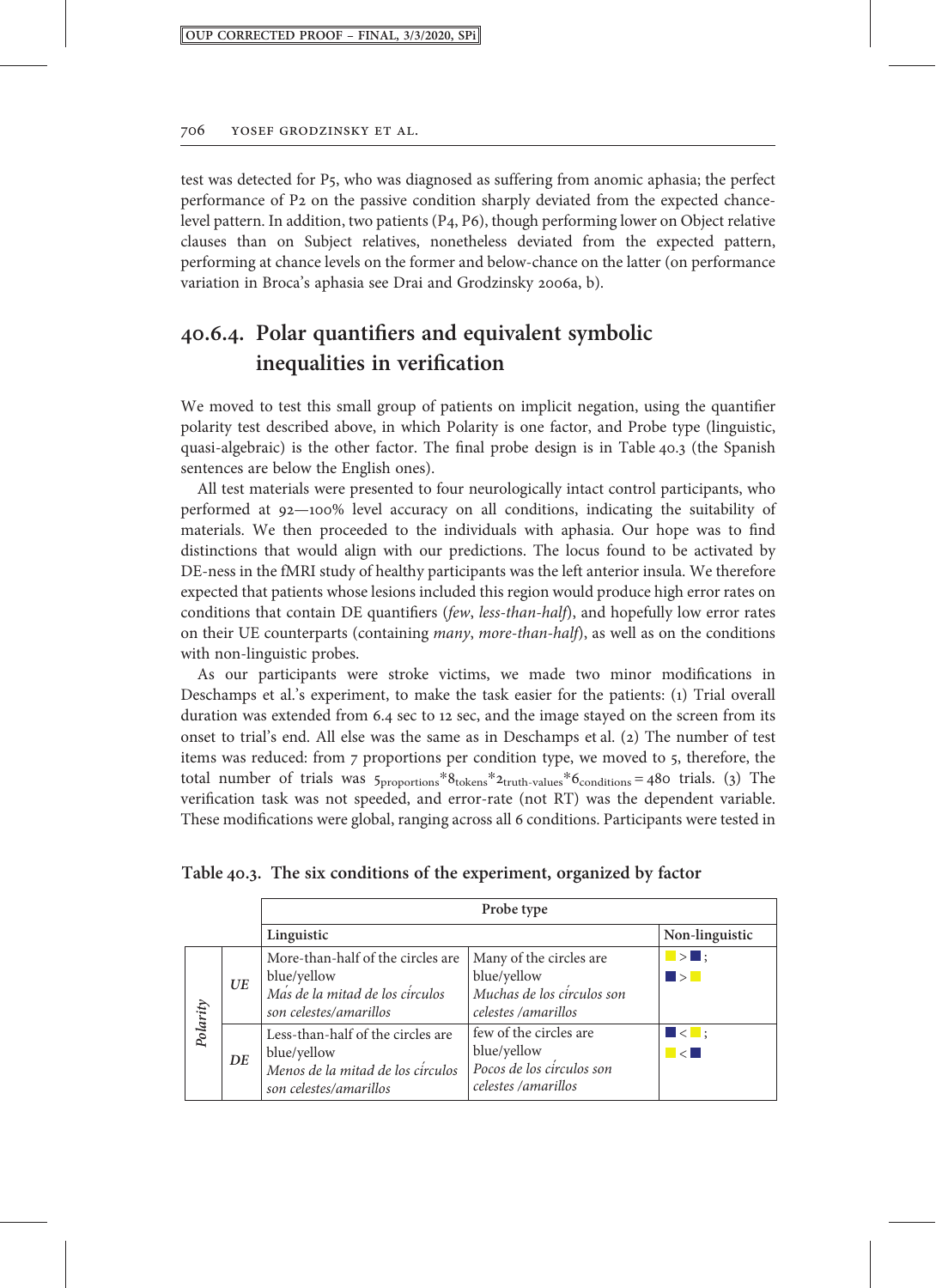their homes in multiple 30 minute sessions. Our dependent variable in this study was error rate (proportion correct).

The results (Figures 40.3-40.4), presented as individual means per condition (collapsed across proportion and truth value), reveal a mixed picture.

These results can be succinctly described as follows:

- a. Two patients failed to exhibit a selective pattern—P5 was near ceiling on all conditions, whereas P6 was at chance across-the-board (where chance-level performance on a binary-choice task is those success rates that are contained within the  $p = .95$  confidence interval on a binomial distribution, or 7–11 successful trials out of 16). P6 was also at chance level on both subject and object relative clauses. Curiously, their production patterns, as it emerges from their clinical scores on language production tests, are nearly identical to one another.
- b. For P1–P4, performance on UE quantifiers and on both symbolic inequalities was above-chance level.
- c. For P1–P4, the remaining four patients, overall performance on UE quantifiers generated fewer errors than performance on their DE counterparts, with one odd exception (P3: chance level on more-than-half, above-chance on less-than-half).
- d. Fourth, performance on DE quantifiers varied greatly. This variability made group statistics superfluous. Nevertheless, these behavioral data seem to be telling us a fairly clear lesson: of the three types of relational expressions used in this experiment, those containing DE quantifiers are the most vulnerable. Next, we tried to relate the behavioral deficit to lesion anatomy, through a detailed study of the patients' lesions.
- e. P2 stands out when individual performance patterns are examined. His syntax comprehension scores were good except the Object relative clauses. On the present test, his performance was near-normal on the UE quantifiers and on both symbolic inequalities, yet he performed below chance (1–2 successes of 16 trials) on linguistic conditions those containing an implicit negation in a DE quantifier. His performance thus indicates that he interprets less-than-half as more-than-half and few as many. While only observed for one patient at present, this pattern is reminiscent of results from language acquisition  $(Clark 1970, *passim*).$

The main result, which we discuss below, is the tendency to fail on linguistic DE conditions, and the lack thereof in the symbolic conditions. Regarding performance patterns, these are intricately variable and elude an immediate explanation. It seems that greater numbers of patients are required for any firm conclusion to emerge. We now turn to the anatomical side of this study.

#### **... Lesion anatomy**

All our participants received a brain scan. Subsequently, their lesions were masked manually, in order to allow for precise anatomical localization and analysis, through the use of the probabilistic, cytoarchitectonic JuBrain atlas, which contains maps of cortical areas and subcortical nuclei as defined in a sample of ten postmortem brains (Amunts and Zilles 2015). The JuBrain atlas carries cortical maps based on cytoarchitectonic analysis and computational methods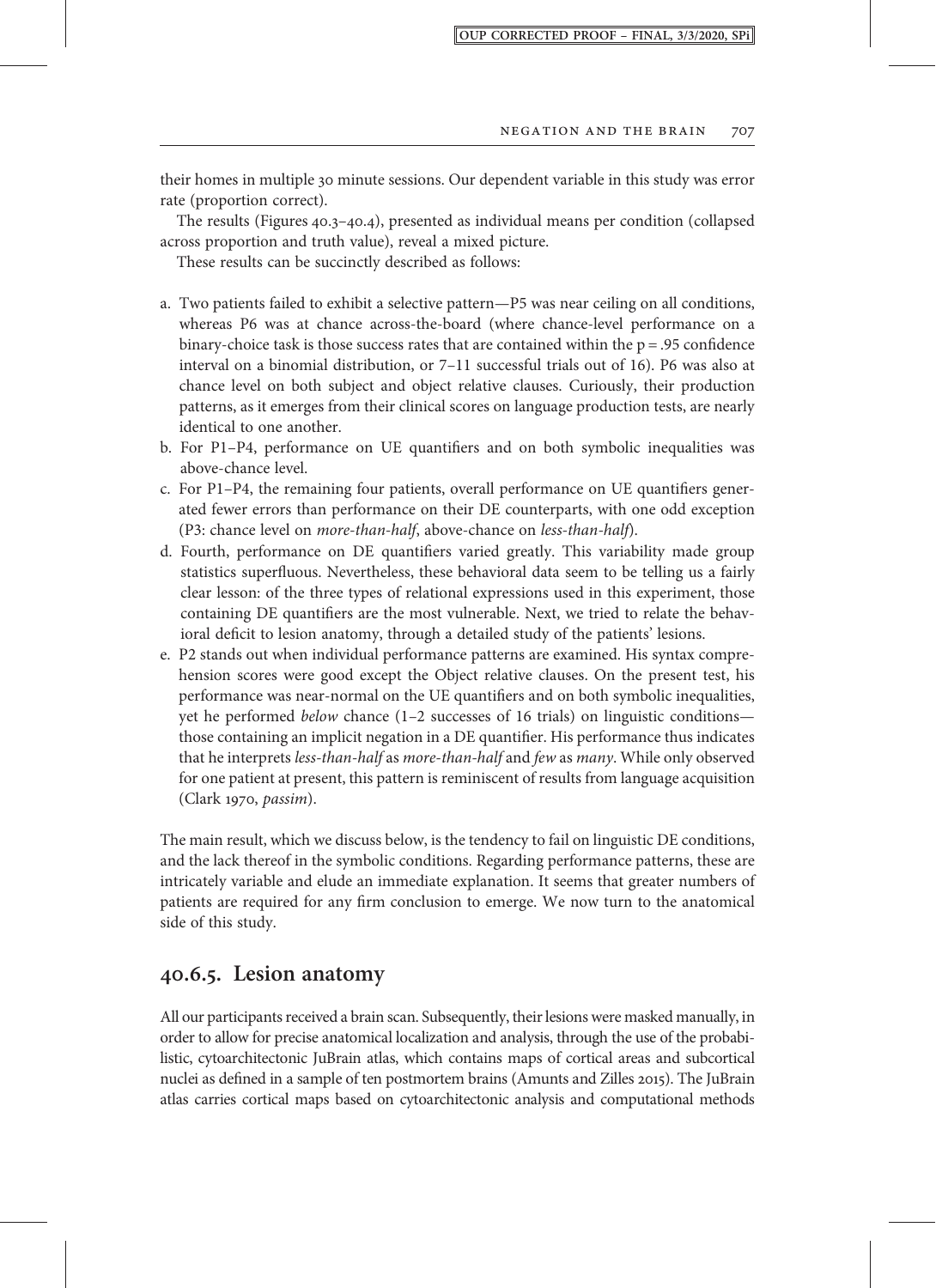

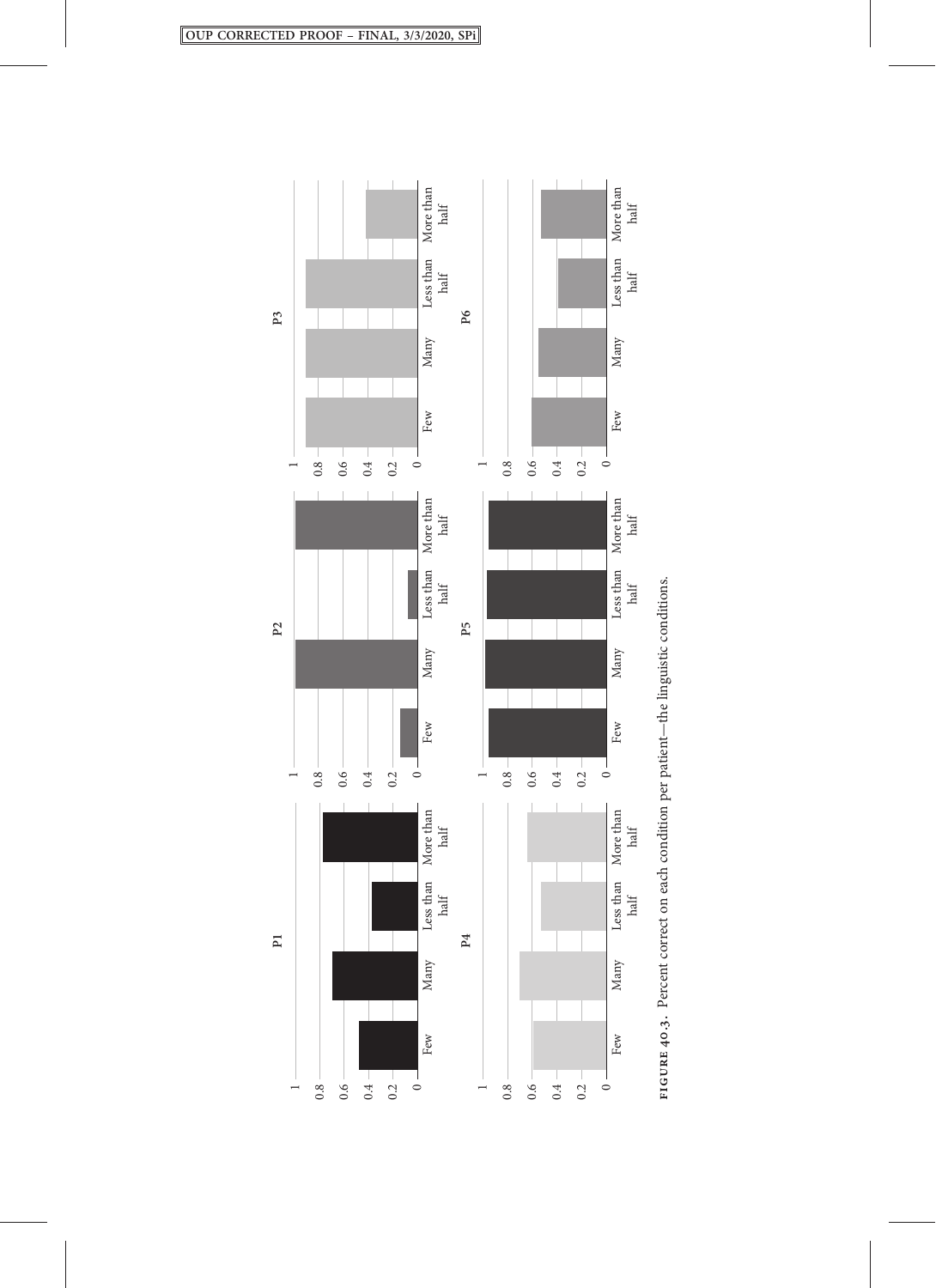

#### NEGATION AND THE BRAIN 709

 **..** Percent correct on each condition per patient—the non-linguistic conditions.

including image analysis and statistical analysis that parse the brain's grey matter into areas. While some of the maps, in particular of primary sensory and motor areas, seem to be similar to what are historically known as Brodmann Areas (e.g. BA4, BA17, and, to a large extent, BA44 and 45 of Broca's region; Amunts et al. 1999), the vast majority of areas do not have similar counterparts in this historical map (Brodmann 1909), but provide a more detailed subdivision of the cerebral cortex. In contrast to Brodmann's map, the JuBrain atlas considers intersubject variability as a feature to describe an area ("probabilistic"), and provides true stereotaxic information, a prerequisite for comparison with findings from functional neuroimaging. The JuBrain atlas has a spatial resolution of  $\text{imm}^3$  voxels. It is freely available to the research community and linked to other data modalities in the HBP Human Brain Atlas (<https://www. humanbrainproject.eu/en/explore-the-brain/>).

This atlas allows computational comparisons between distinct brain areas, and is a tool to evaluate voxels, or clusters of voxels, acquired by other methods in healthy subjects and patients, for example fMRI activation clusters, voxels containing focal lesions, etc. Such methods produce results whose quality is quite different from visual inspection of topographic landmarks observed in an image. When the coordinates in common reference space of a cluster's voxels are known, they can be located by co-registration to the *JuBrain* atlas (cf. Amunts et al. 2004; Santi and Grodzinsky 2012 for applications to fMRI language studies). Once a lesion is mapped (or masked through a difficult semi-automatic process), the anatomical addresses of all its voxels are known, and can be mapped onto the atlas (Hömke et al. 2009), resulting in information about the cytoarchitectonic correlates of the lesion. As lesions are caused by pathological processes that do not respect histological boundaries, we typically obtain a list of cytoarchitectonic areas that are lesioned, where each is listed with the degree to which it is compromised. Thus in Table  $40.4$ ,  $76\%$  of the posterior part of Broca's area of the left cerebral hemisphere, namely area 44L in the JuBrain, is lesioned for patient P<sub>1</sub>; while  $53\%$  of the posterior part of his left Broca's area, 45L, and only 9% of his left anterior insula  $Id_7L$ , are lesioned. These sophisticated mapping tools therefore provide a quantitative picture of the patient's brain, which can be compared to his/her impaired functions for localizing purposes.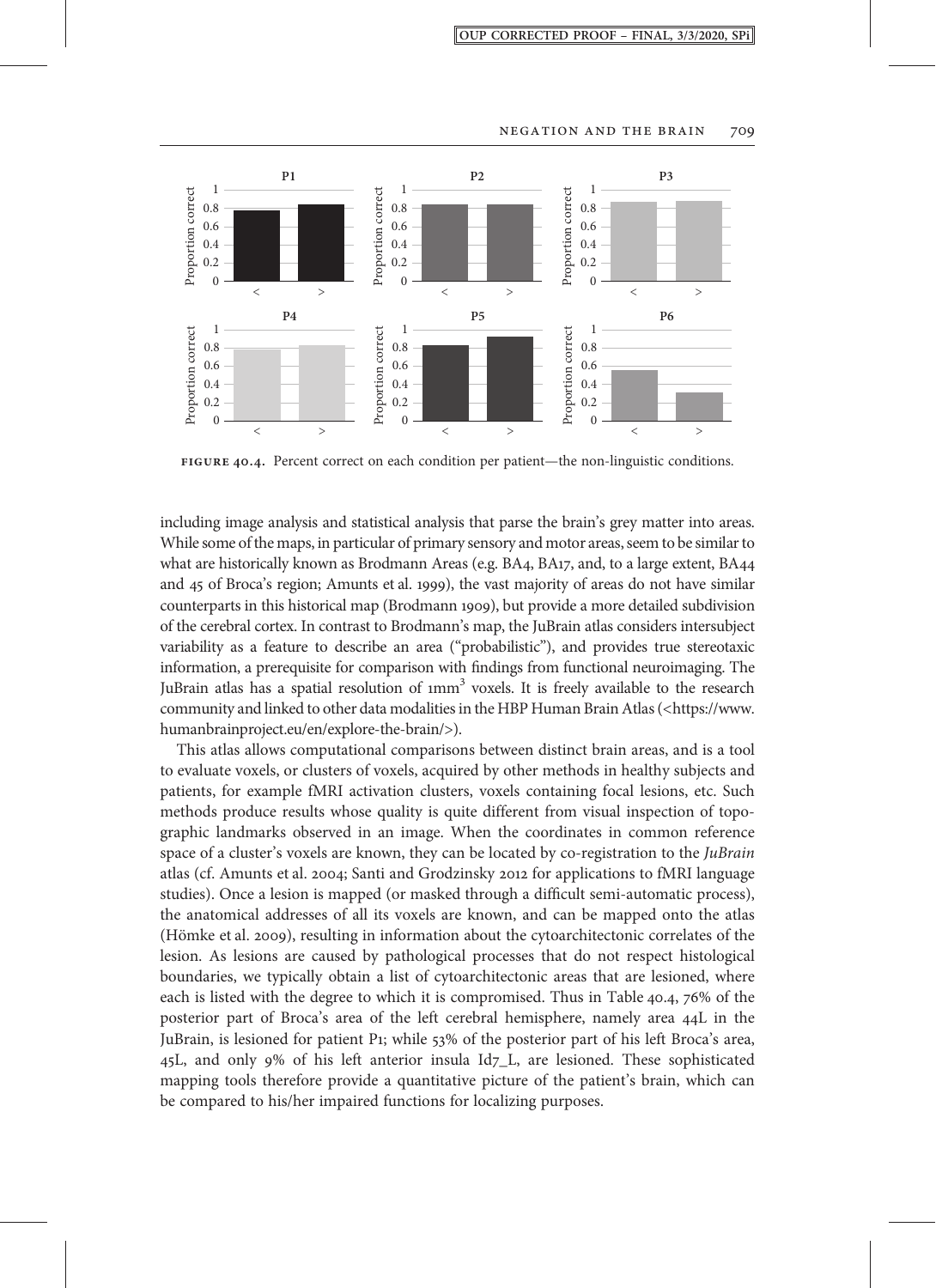|  | 710 |  | YOSEF GRODZINSKY ET AL. |  |  |
|--|-----|--|-------------------------|--|--|
|--|-----|--|-------------------------|--|--|

|         |                   |    |                |     | $\sim$<br>. . |    |    |
|---------|-------------------|----|----------------|-----|---------------|----|----|
|         |                   | P1 | P <sub>2</sub> | P3  | P4            | Р5 | Р6 |
| 44L     | (Broca's region)  | 76 | 94             | 85  | 94            | 10 | 94 |
| 45L     | (Broca's region)  | 53 | 94             | 66  | 85            |    | 80 |
| $Id7_L$ | (anterior Insula) |    | 99             | 100 | 100           | 4  | 52 |
| $TE3_L$ | (Wernicke's area) | 4  | 13             |     | 97            |    | 95 |

**Table .. Percent lesion in four cytoarchitectonic language areas**

Clearly this atlas becomes amenable to computational investigations when data from larger numbers of patients are available. The extreme difficulty in patient recruitment and scanning has left us with only six patients, all affected in the left hemisphere. While every one of these patients is also affected in other brain regions, we restricted ourselves to four language regions. In Table 40.4, we show the extent of the lesion  $(\%$  destroyed) each of them suffered in four left hemispheric brain areas, known to support language. In the absence of a larger sample, we can only use this information informally to find some generalities as well as individual differences:

#### **... An informal analysis**

We have thus far reported four different classes of quantitative measures about our patients: clinical, anatomical, syntactic, and semantic, negation-related. Ideally, we would apply computational methods in order to uncover systematic relations between these measures. However, the paucity of cases provides little opportunity for quantitative analyses, limiting us to an informal discussion.

Consider first the uninformative performance patterns of  $P_5$  and  $P_6$ : Table 40.4 seems to explain them. The relevant anatomical areas in the brain of P5 are virtually unaffected, hence his performance is indeed expected to be near-normal; the brain of P6, by contrast, is affected in a sweeping fashion—both anterior and posterior language regions, including Wernicke's area, are compromised. As Table 40.2 shows, one cannot be sure that P6 even understood the instructions. Her across-the-board chance-level performance is thus not unexpected.

Next, consider the performance patterns of P1 and P2. P1's syntactic comprehension is typical of Broca's aphasia, whereas P2's is better (though not far from typical). In the polarity experiment, they were both well above chance on the symbolic conditions and on the UE linguistic conditions. On the DE conditions, P1 was at chance whereas P2 was below chance. For both, Broca's region is seriously injured. Yet, whereas P2 lost his left anterior insula, 91% of this brain area is spared for P1. It is possible (though by no means certain) that this anatomical difference accounts for their performance difference. Still, any assertion that the difference in these patients' lesions translates directly into the measured performance difference would require a broader empirical basis, namely many more patient scores.

Less clear is the relation between the lesion and the behavioral patterns of the remaining two patients: for P<sub>3</sub>, who presents a typical picture of Broca's aphasia, the anterior language region is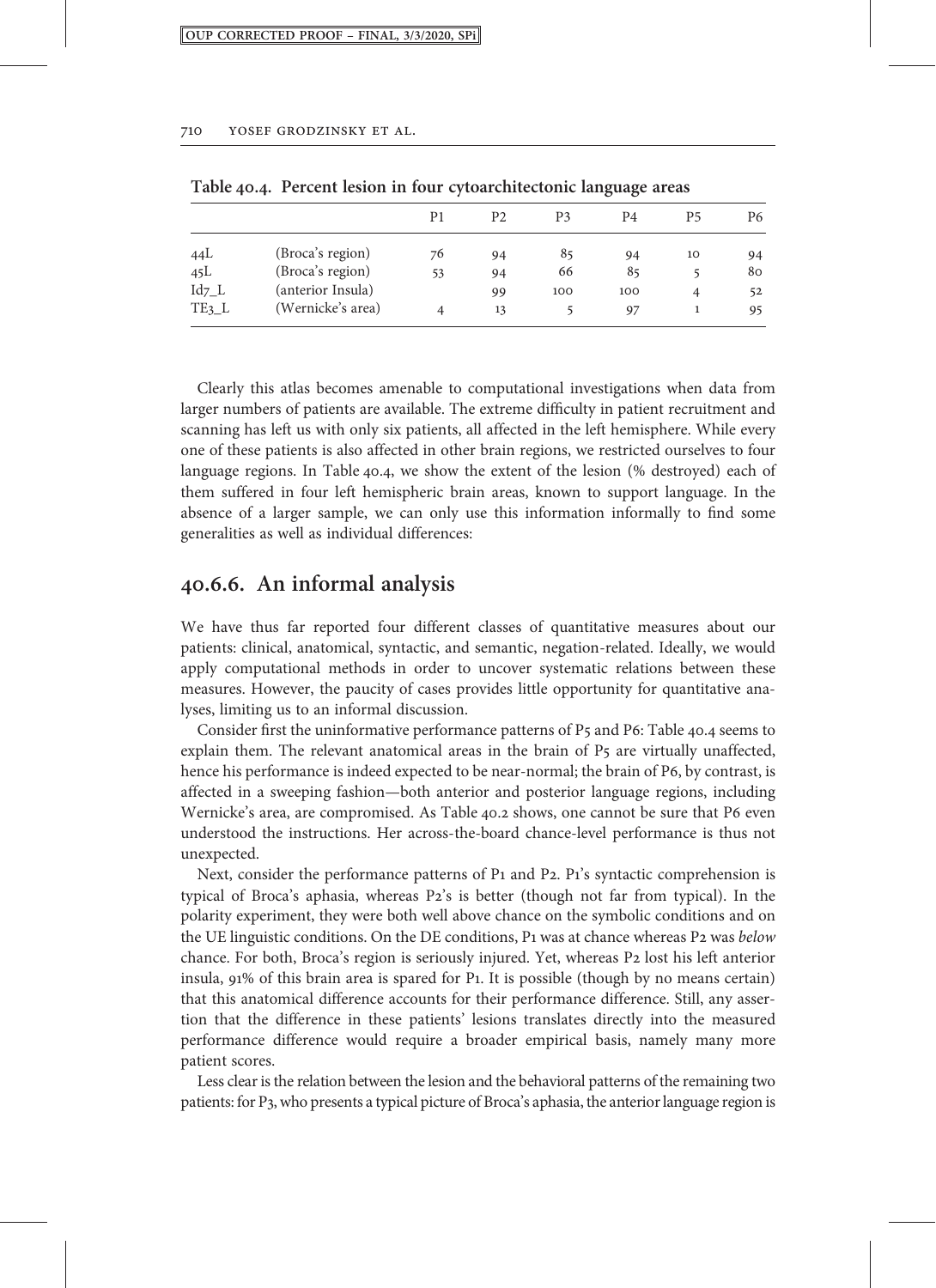destroyed, while the posterior one—Wernicke's area—is spared. By contrast, for P4, all four language areas are almost completely wiped out. Still, he seems to present with a structured pattern, performing above-chance on both symbolic conditions, (barely) above-chance on the conditions that contain a UE quantifier, and at chance level on the DE conditions.

## **40.7. IMPLICATIONS**

We reviewed experimental results regarding negation-related behavior in the healthy and impaired brain. We began by arguing that tightly controlled experiments with overt negation are hard to come by, and proposed an alternative method: implicit negation, hidden inside proportional, degree, and comparative quantifiers. We provided linguistic methods for the detection of this negation and showed that it incurs a processing cost—the Downward Entailing Cost or DEC effect, found in several RT experiments with a variety of implicit negations. This finding supports a decompositional approach to implicit negation generally, but specifically, in the realm of comparative constructions.

The angle we proposed was wider, because our interests lie not only in the representation and processing of negation, but also its brain mechanisms. We briefly reviewed findings from imaging suggesting that (i) negation is localized in cortex; (ii) the neural tissue that support mechanisms for the processing of negation are distinct from, though adjacent to, Broca's region. We then proceeded to describe the details of an experiment with Spanish speaking aphasic patients, that sought to establish similar conclusions through the use of five data sources: clinical diagnosis, syntax comprehension test, a hidden negation test, and anatomical lesion analysis. Here things became more complicated. The behavioral pattern we uncovered was not inconsistent with the expected one, but vague at times. Yet, while the performance patterns observed through RT and fMRI studies in health were very refined, we noted high inter-patient variability in our population, one that resulted in a coarse anatomico-behavioral pattern containing apparent contradictions. The range of data for each patient were broad, yet the number of cases was too small for firm conclusions. The limited evidence we obtained from aphasia, then, is suggestive, though not compelling. At present, the failure to find a stable relation between behavioral deficit and lesion anatomy is due to the small number of patients tested. In the past, it has been shown that patterns emerge with larger number of patients (Drai and Grodzinsky, 2006a, b). We therefore hope that methods for large-scale testing of braindamaged patients will be developed, to enable a more solid lesion-based perspective on negation processing and related cognitive components.

## **ACKNOWLEDGEMENTS**

Partially supported by Israel Science Foundation, Grants No. 2093/16 (Y.G.) and No. 757/16 (Y.L.), The Gatsby Charitable Foundation (Y.L.) and by the European Union's Horizon 2020 Research and Innovation Programme under Grant Agreement No. 7202070 (HBP

SGA1) and No. 785907 (HBP SGA2). Contact: yosef.Grodzinsky@mail.huji.ac.il.